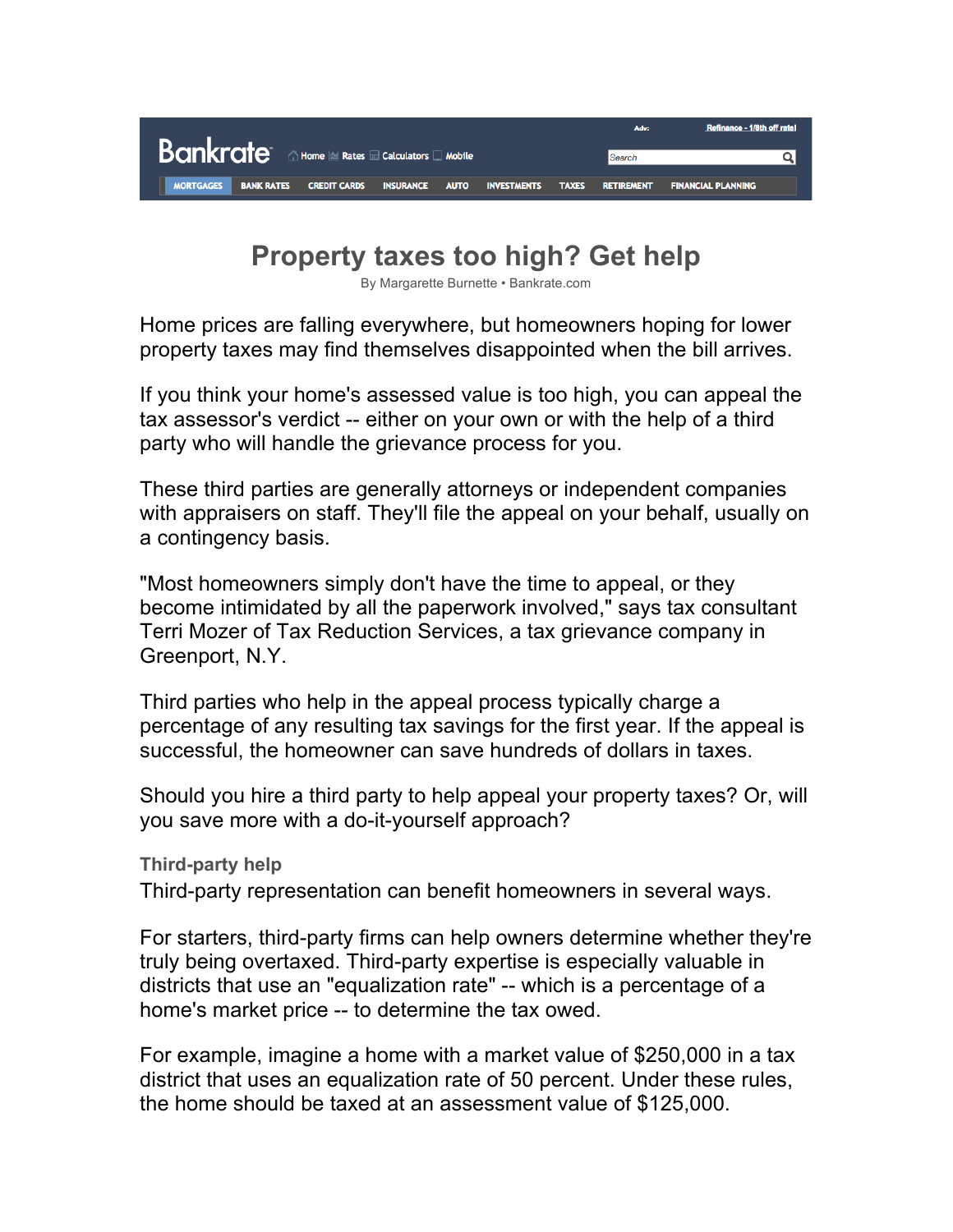But let's say the government overvalues the home at \$400,000. Given the equalization rate of 50 percent, the home will be taxed at an assessed value of \$200,000. The homeowner who doesn't understand the equalization rate may not realize he's being overtaxed because the \$200,000 value is still \$50,000 below the home's actual market value.

In this scenario, it's probably in the homeowner's interest to file a protest -- but the unwitting owner might not realize this. Third-party organizations exist to make sure such mistakes don't end up costing homeowners money, proponents say.

Third-party representatives also can expertly navigate the sometimes confusing maze of steps to an appeal.

To file an appeal, you must complete legal forms and gather evidence to present to the local tax assessor, all with the goal of proving that a home has a lower value than was recorded. A decision from the tax authority can take several weeks.

advertisement

Some homeowners who decide to appeal on their own may find this process daunting, says Daniel Lynch, an attorney with Amari & Locallo, a Chicago-based real estate tax assessment law firm.

"If you miss your opportunity to file an appeal, you can't go back in time and try to get it corrected," he says. "Our greatest benefit to clients and property tax owners is to stay on top of filing deadlines."

Third-party representation also can save homeowners time. Homeowners can mail in an initial appeal. But if the appeal is denied, the next step is usually to request an in-person hearing.

Clarence Cooper is director of client services at O'Connor & Associates, a real estate consulting firm in Houston that helps homeowners protest their assessments.

He says it's routine for companies like his to attend these hearings on behalf of clients. This is especially helpful for owners who are protesting taxes on a property located in a county away from where they live.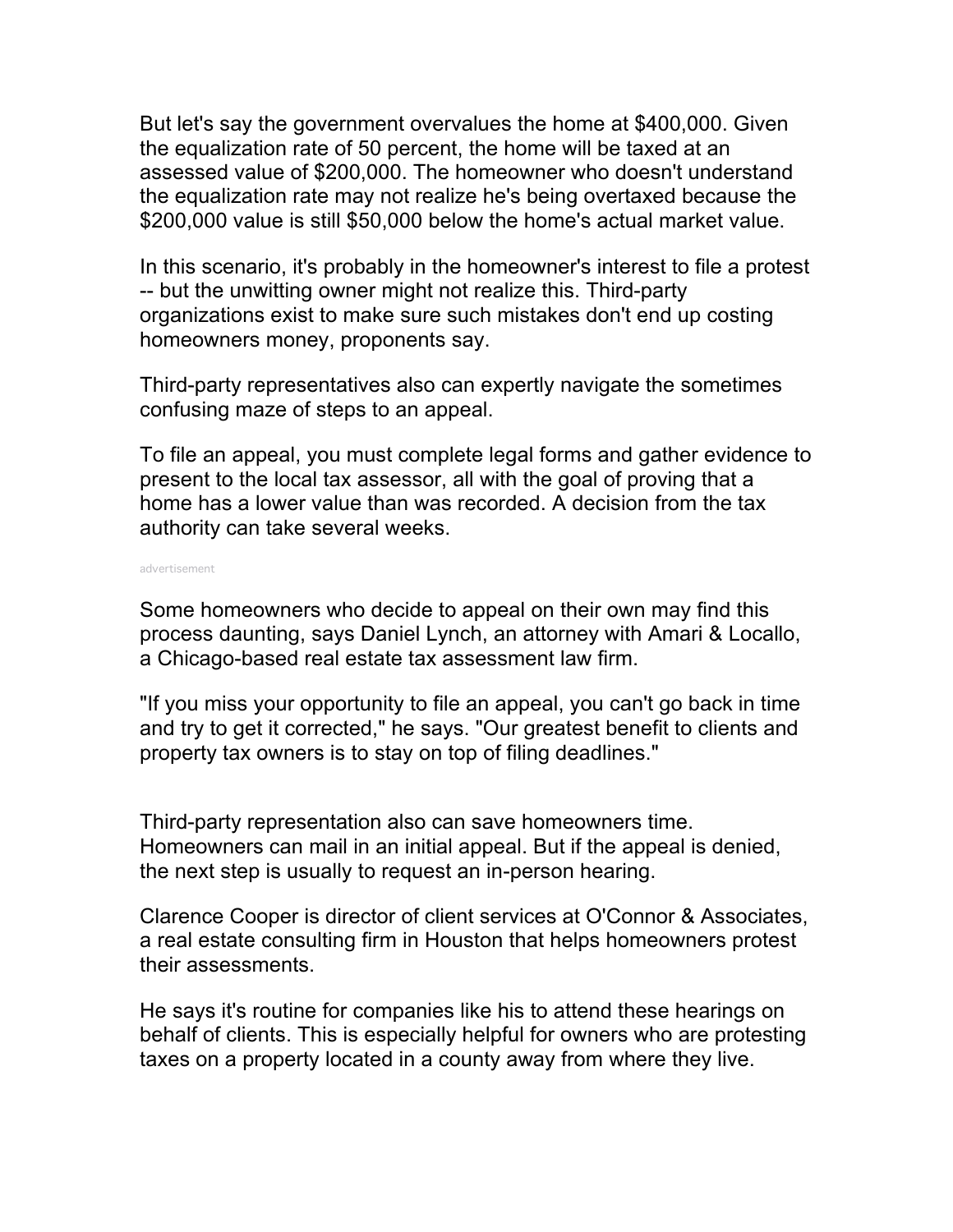"We save property owners the time and frustration of having to handle the protest themselves," he says.

## **The drawbacks**

While companies that help with property tax appeals can trim homeowner taxes, they also take a huge chunk of any savings gained.

Fees for firms paid on a contingency vary widely, with most charging between 15 percent and 50 percent of the tax savings from the first year, according to Sid Davis, author of "The First-Time Homeowner's Survival Guide."

"It depends on the company you use and the area in question," Davis says. "Personally, I'd try not to go higher than 30 percent, with no money due upfront."

Companies typically bill property owners once the final judgment is made, although the tax itself may not be due for several more months. So, a homeowner who wins a protest could receive an invoice that's payable within days even though the property's taxes are not due until the end of the year.

In addition to charging a percentage of any tax savings, some attorneys and companies also charge a retainer fee before accepting a client. For example, Lynch's firm charges \$100.

This money may be nonrefundable, with no guarantee the homeowner will receive any tax savings.

## **DIY approach**

In light of the costs associated with third-party help, some homeowners -- particularly in tax districts that have a straightforward appeals process -- may find it easier and cheaper to fix property taxes on their own.

Aimee Bennett, a homeowner in Castle Rock, Colo., says she successfully appealed her property taxes without outside help.

> "Every other time I filed an appeal, I did it myself.It's not that difficult."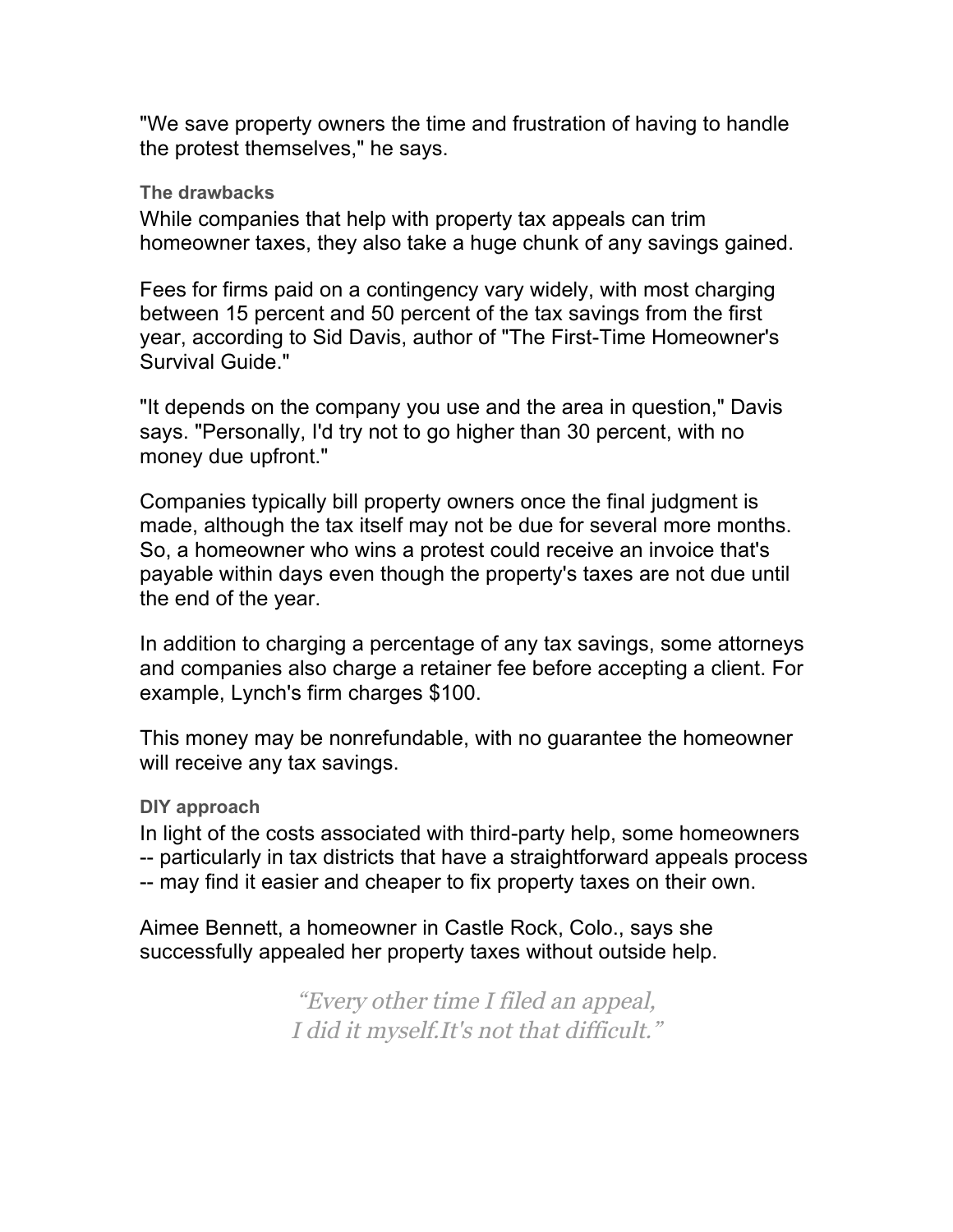"When I received my tax notice in the mail, it looked too high," she says. "But the notice spelled out exactly what I needed to do to appeal. My local government Web site also listed what I needed."

Bennett says she found comparable sales figures for homes similar to her own. She researched these homes' market values during the district's reappraisal period and looked up tax records to find their assessed values.

Bennett noticed the assessments on the other homes were lower than on hers, so she believed she had a strong case for appeal.

"I wrote up my information in a Word document, printed it, and sent it with the correct appeals form, all by the deadline," she says.

Within three months, Bennett received a response.

"My assessment was lowered by about \$30,000, and I didn't have to pay another company," she says. "All the information I needed was out there and available to the public."

Davis advises homeowners to first try to appeal their property taxes themselves and to turn to an outside company only if they need help.

"There was one year when I hired a third-party company for a couple of rental properties I owned because I truly didn't have time to appeal," Davis says. "The company saved me \$600 in property taxes, but they charged 30 percent of the savings. Every other time I filed an appeal, I did it myself. It's not that difficult."

**Who to hire?**

Still, some homeowners may not be comfortable taking matters into their own hands. Those who opt for third-party help can hire either an independent company or an attorney to handle their tax grievance.

If you plan on using an attorney to help you with the appeals process, Lynch recommends going to acquaintances for recommendations.

"Ask your lawyer if they know someone who has a good reputation," he says.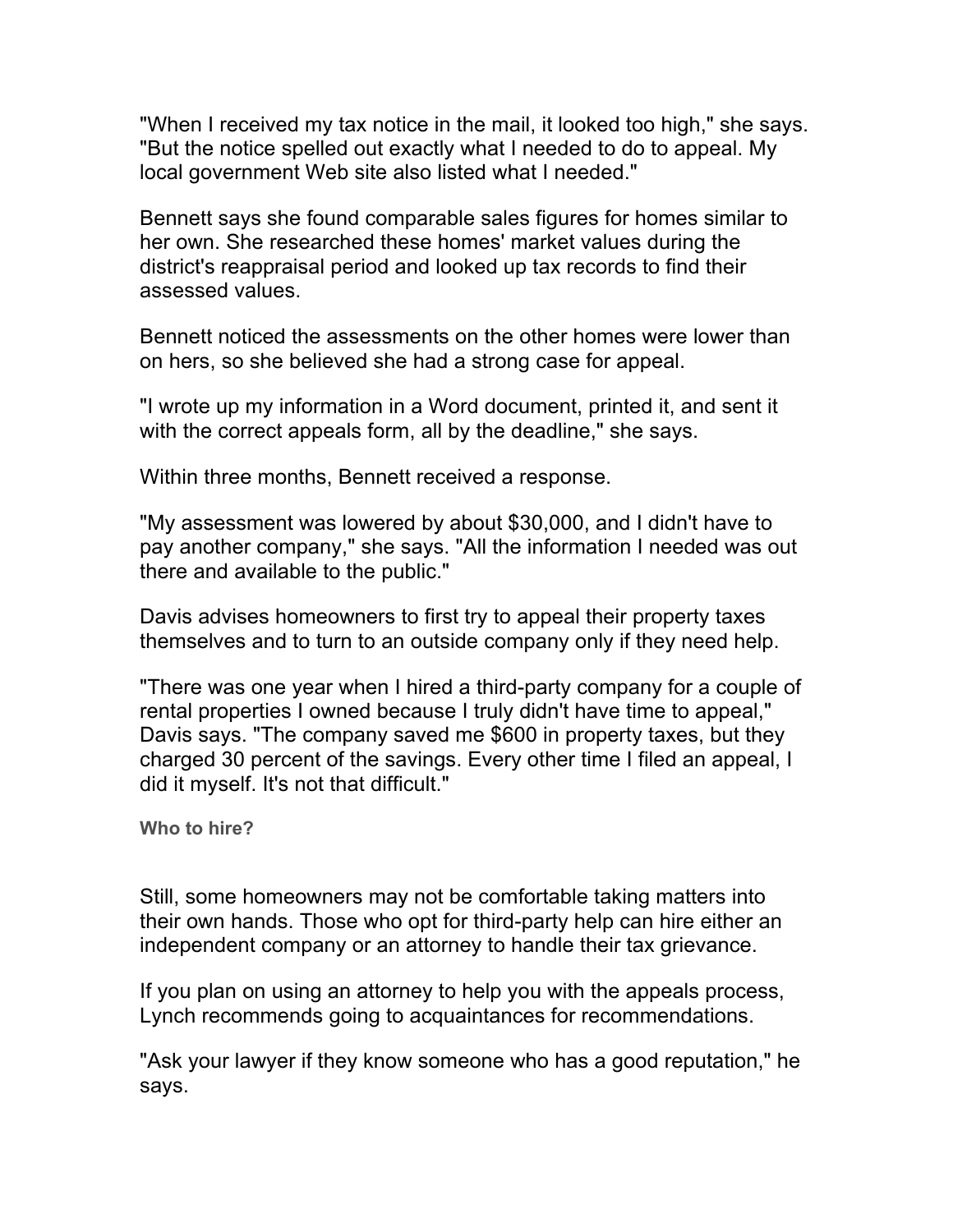An online search is a good place to start looking for a local taxassessment-challenge company. When you contact prospective companies, have a list of questions ready, Davis says.

"Ask how long they've been in business, and who they've helped in the past," Davis says. "It would be ideal to get names and phone numbers of past clients as references."

Make sure the company or attorney who you choose is familiar with your county's residential assessment appeals processes and make sure they are licensed if that's required, says Mozer of Tax Reduction Services.

Before choosing a company, be sure to read all terms carefully and pay special attention to additional costs.

"You have to ask companies about their fee structure," Mozer says. "Some companies charge up to \$250 for an appraisal fee. Others increase their fees to 75 percent of the savings if they're not paid within 30 days of being notified of a reduction."

Also, find out your obligations if there's a change of the property's ownership during the appeals process.

Some companies offer a middle ground between third-party and do-ityourself property tax appeals. These companies provide assistance in preparing legal appeals forms, but homeowners are responsible for printing and mailing the documents.

Adam Berkson, co-founder of EasyTaxFix.com, says his Web site is one such business. It lets homeowners in New Jersey and California gather comparable house prices and appeals paperwork for a fixed fee of \$49.

"Hiring a firm is an expensive proposition," he says. "Sometimes, homeowners just need a little bit of help instead."

Another compromise for homeowners is to initially protest the property assessment themselves. If they're denied, they then could bring in a third party to handle subsequent appeals.

If homeowners don't reach a resolution on their first try, they usually have the chance to request a more formal hearing, says Cooper.